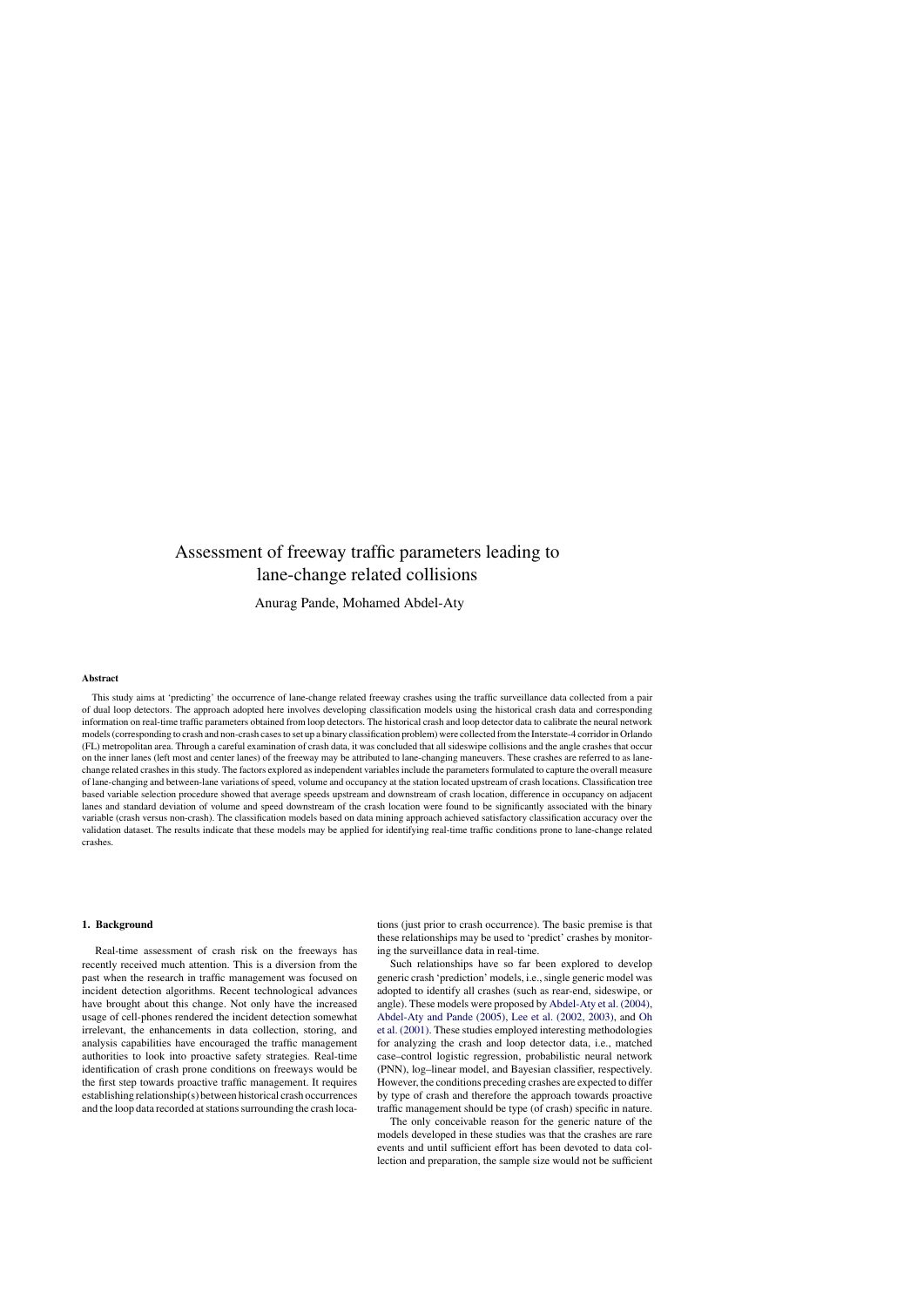for disaggregating crash data by type. This is especially true for the crashes that are not as frequent as the rear-end crashes. The majority of crashes on freeways are rear-end collisions and tend to dominate the sample of the crashes used for developing the generic models. Thus, the real-time traffic parameters identified as indicative of crash prone conditions on freeways through these generic models can by in large be associated with rear-end crashes. In fact, the list of traffic parameters found significantly associated with rear-end crash occurrence ([Pande and](#page-12-0)  [Abdel-Aty, 2006\) i](#page-12-0)ncluded the variables constituting the generic logistic regression model developed by [Abdel-Aty et al. \(2004\).](#page-12-0) 

While the cause for this 'bias' (i.e., high frequency of rearend crashes) in the generic models may also be the justification for it; other types of crashes (e.g., sideswipe or angle crashes) also occur on the freeway in significant numbers. To identify the real-time traffic conditions associated with crashes other than rear-ends, the data must be segregated by type of crash. The other advantage of the models developed using segregated crash data would be that the outcome of these models may help with the application of specific countermeasures, e.g., the application of variable speed limits for rear-end crashes or a temporary "no lane-changing" sign to avoid an impending sideswipe crash.

In this regard, [Golob and Recker \(2004\) d](#page-12-0)id assemble data for more than 1000 crashes from five instrumented corridors of California freeways and associated traffic flow characteristics with different types of crashes. In one of their earlier studies ([Golob and Recker, 2001\),](#page-12-0) they also demonstrated that collision type is the best-explained crash characteristic and is related to the median speed and the left and interior lane variations in speed. It was also pointed out that some collision types are more common under certain traffic conditions. However, no non-crash data were used in their studies. Therefore, while they were able to establish traffic conditions which precede certain types of crashes it was without any measure of 'exposure' for such conditions. Therefore, their findings albeit insightful, are not applicable in the framework of a proactive system capable of separating real-time 'crash prone' conditions from 'normal' freeway traffic.

A comprehensive analysis of rear-end crash occurrence and its relationship with the freeway loop detector data was conducted by [Pande and Abdel-Aty \(2006\).](#page-12-0) The crash and loop detector data from instrumented corridor of Interstate-4 (Orlando, FL) were used in the study. Crashes most commonly observed after rear-ends on the aforementioned corridor are sideswipe, angle, and single vehicle crashes, respectively. Angle crashes on freeways are classified as such by the enforcement officers but are in fact a slight variant of the sideswipe crashes. These crashes should not be confused with the right-angle collisions on intersections which are commonly referred to as "angle crashes" in the traffic safety literature.

Sideswipe crashes along with the angle crashes that occur on the inner lanes of the freeway are the focus of this study. It was found that these two groups of crashes tend to occur while drivers attempt lane-changing maneuvers. Traffic data from loop detector stations located immediate upstream and downstream of the location of these crashes are compared to a sample of randomly selected non-crash cases to set up a binary classification problem. Neural network based classification models have been trained and validated using the historical crash data collected over a period of 5 years (1999–2003). The multilayer perceptron (MLP) and normalized radial basis function (NRBF) based neural network architectures are explored for classification. The outputs of the best models within both architectures were combined in order to examine the performance of the resulting 'hybrid' model. The input variables to the neural networks were finalized based on the variable importance measure (VIM) estimated through a classification tree based variable selection procedure. The step-by-step approach to modeling adopted in this study is sometimes referred to as the data mining process.

# **2. Modeling methodologies: components of the data mining process**

Data mining is the analysis of large "observational" datasets to find unsuspected relationships potentially useful to the data owner [\(Hand et al., 2001\).](#page-12-0) It typically involves analysis where objectives of the data analysis have no bearing on the data collection strategy. Freeway traffic surveillance data, collected through loop detectors, is one such "observational" database maintained for various Intelligent Transportation Systems (ITS) applications, such as travel time prediction, etc. In this research, data mining process is used to relate the surrogate measures of traffic conditions (data from freeway loop detectors) with the occurrence of lane-change related crashes on freeways. Note that data mining based analysis is preferred here since techniques from traditional statistics are more suitable for handling the data obtained through an experimental design, which is clearly not the case here. The data mining process has two key components, namely, variable selection procedure based on classification tree and neural network based modeling procedure with parameters identified through the preceding classification tree as inputs. These components of the data mining process are described in the ensuing section.

# *2.1. Decision tree based classification and its application for variable selection*

A classification tree represents segmentation of data created by applying a series of simple rules. Each rule assigns an observation to a group based on the value of an input. One rule is applied after another, resulting in a hierarchy of groups within groups. The hierarchy is called a tree, and each group is called a node. The final or terminal nodes are called leaves. For each leaf, a decision is made and applied to all observations in that leaf. Decision trees are the most widely utilized tools in data mining applications. Classification trees can be used to automatically rank the input variables based on the strength of their contribution to the tree. This ranking may act as the basis for variable selection for subsequent modeling procedures such as the neural networks. In the following subsection theoretical details of the classification tree are described along with its application for variable selection. Since target variable of interest is binary in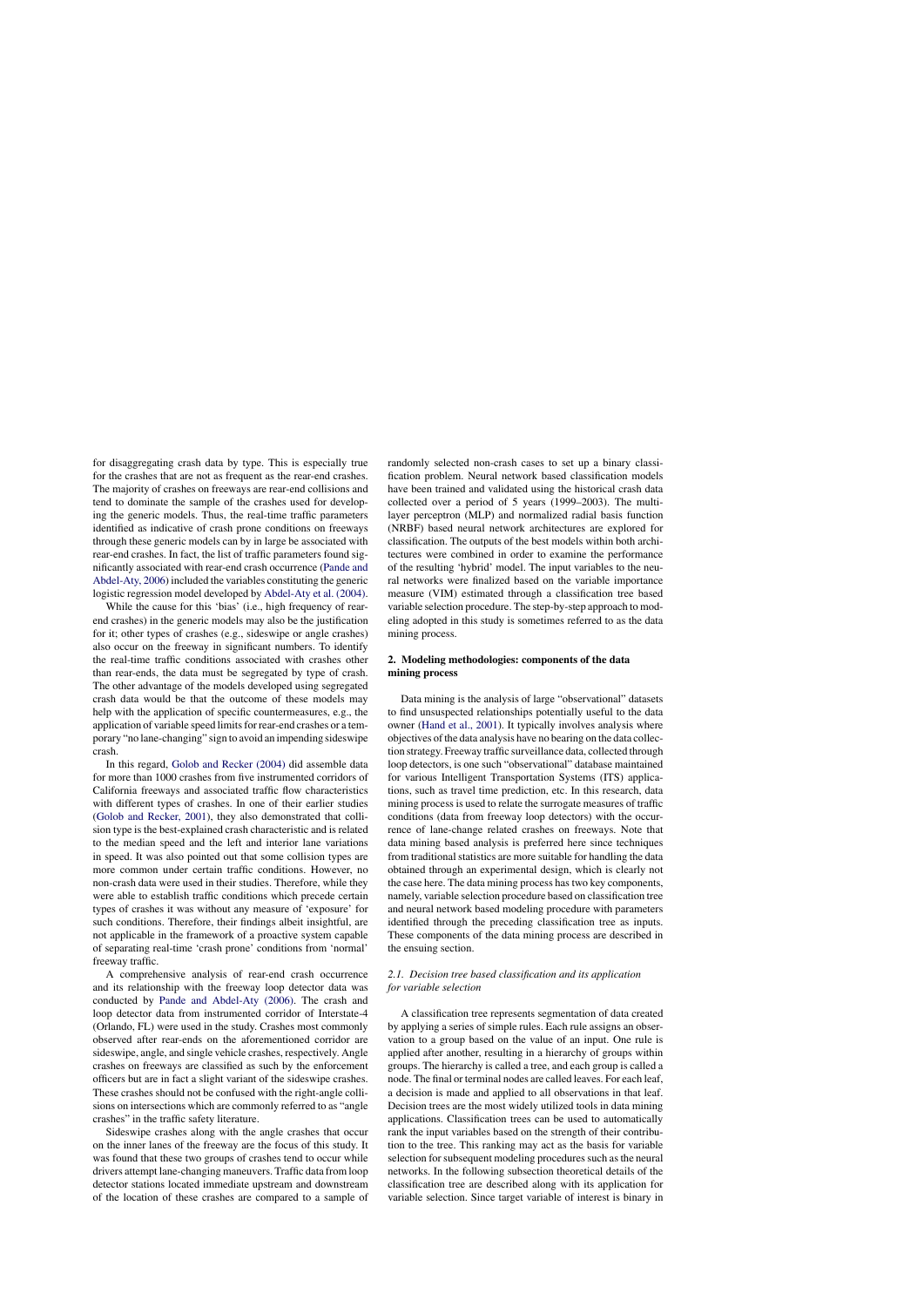nature (crash versus non-crash) the details of the methodology are provided in the context of a binary target.

#### *2.1.1. Decision tree methodology for binary classification*

The basic idea in classification tree construction is to split each (non-terminal) node such that the descendent nodes are 'purer' than the parent node. To achieve this, a set of candidate split rules is created, which consists of all possible splits for all variables included in the analysis. These splits are then evaluated and ranked based on one of three criteria, namely Chi-square test, entropy reduction, or Gini reduction, to choose amongst the available splits at every non-terminal node. According to Chisquare test criterion, the split resulting in the cross-frequency table with maximum  $-\log(p$ -value) (i.e., minimum *p*-value) is selected. Note that the selection of the split with minimum *p*value would ensure that Child nodes resulting from the selected split are more homogeneous in nature. Entropy reduction and the Gini reduction criteria measure the "worth" of each split in terms of its contribution toward maximizing the homogeneity through the resulting split. If a split results in splitting of one parent node into B branches, the "worth" of that split may be measured as follows:

$$
Worth = Impurity(Parent node) - \sum_{b=1}^{B} P(b) \times Impurity(b) \quad (1)
$$

where Impurity(Parent node) denotes the entropy or Gini measure for the impurity (i.e., non-homogeneity) of the parent node and *P*(*b*) denotes the proportion of observations in the node assigned to branch *b*. The impurity measure, Impurity(node), may be defined as follows:

According to the entropy criteria:

Impurity(node)

$$
= - \sum_{\text{all classes}} p_{\text{class}} \log_2 p_{\text{class}}
$$
  
= -(p\_{\text{crash}} \times \log\_2 p\_{\text{crash}} + p\_{\text{non-crash}} \times \log\_2 p\_{\text{non-crash}}) (2)

where  $log_2$  represents  $log$  to the base 2,  $p_{crash}$  represents the proportion of crash cases in the node and  $p_{\text{non-crash}}$  represents the proportion of non-crash cases in the node. According to the Gini measure:

 $\sum_{n=1}^{\text{classes}} \left( \frac{\text{number of class } i \text{ cases}}{\text{number of class } i} \right)^2$ Impurity(node) =  $1 - \sum_{i} \left( \frac{\text{number of class } i \text{ case}}{\text{all cases in the node}} \right)$  $= 1 - [(p_{\text{crash}})^2 + (p_{\text{non-crash}})$  $(3)$ 

If a node is 'pure', i.e., consists of only crash or only noncrash cases than these measures (Eqs. (2) and (3)) will have minimum values, and their values will be higher for less homogeneous nodes. If one considers the definition of "worth" according to Eq. (1), a split resulting in more homogeneous branches (Child nodes) will have more "worth".

While developing a classification tree, one of these criteria is applied recursively to the descendents, to achieve Child nodes

having maximum worth, which in turn become the parents to successive splits, and so on. The splitting process is continued until there is no (or less than a pre-specified minimum) reduction in impurity and/or the limit for minimum number of observation in a leaf is reached [\(SAS Institute, 2001\).](#page-12-0)

# *2.1.2. Application of classification trees for variable selection*

[Breiman et al. \(1984\) d](#page-12-0)evised a variable importance measure (VIM) for trees. This measure may be applied as a criterion to select a promising subset of variables for other modeling tools, especially for flexible tools such as neural network.

In a classification tree with *T* total nodes, let  $S(x_i, k)$  be the split at the  $k$ th internal node using the variable  $x_i$ . The variable importance measure for variable  $x_i$  is the weighted average of the reduction in the Gini impurity measure (defined in Eq. (3)) achieved by all splits using the variable  $x_i$  across all internal nodes of the tree and the weight is the node size. If *N* is the total number of observations in the training sample, then the formula for the importance for variable  $x_i$  may be given by the following:

$$
VIM(x_j) = \sum_{t=1}^{T} \frac{n_t}{N} \Delta Gini(S(x_j, t))
$$
\n(4)

where  $\Delta \text{Gini}(S(x_i, t))$  is the reduction in Gini measure of impurity (defined in Eq. (3)) achieved by splitting the variable  $x_i$  at node  $t$ , and  $n_t/N$  represents the proportion of the observations in the dataset that belong to node *t*.

Eq. (4) depicts the variable importance measure as proposed by [Breiman et al. \(1984\).](#page-12-0) In this study, however, the VIM used has been scaled by maximum importance for the tree so that it lies between 0 and 1. One may conveniently use a threshold of 0.05 on VIM to separate variables critically associated with the binary target from the variables that are not. These critical variables can then be used as inputs to the classification models in subsequent step(s) of the data mining process. Moreover, a closer examination of the resulting classification tree structure, based on which the VIM is calculated, may also provide insight into crash precursors and their relationships with crash occurrence. The variables selected through this procedure would be used to develop classification models belonging to MLP and NRBF neural network architectures.

# *2.2. MLP neural network architectures and training procedure*

#### *2.2.1. MLP neural network architecture*

A neural network may be defined as a massively paralleldistributed processor made up of simple processing units having natural propensity for storing experimental knowledge and making it available to use ([Christodoulou and Georgiopoulos, 2001\).](#page-12-0) The ability to learn and generalize provides neural networks with the computing power it possesses. Generalization refers to the ability of a "trained" network to provide satisfactory responses even for the inputs that it has not seen during the training process. Neural network models may usually be specified by three entities, namely, model of processing elements them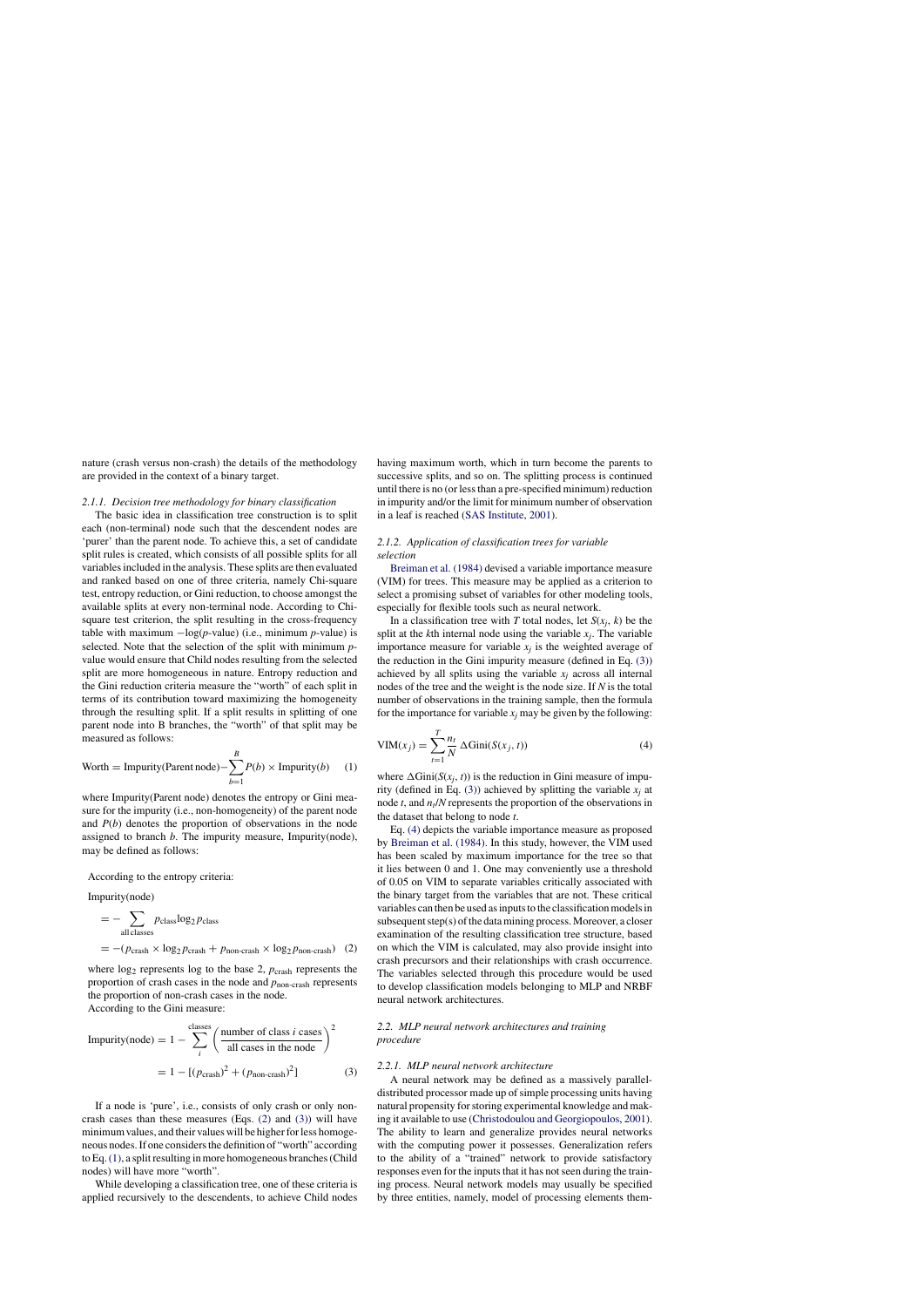

Fig. 1. MLP neural network architecture with feed-forward connections [\(Christodoulou and Georgiopoulos, 2001\).](#page-12-0) 

selves, model of interconnections and structures (i.e., network topology), and the learning rules. In this section, we describe multi-layer perceptron (MLP) network with feed-forward connections. It is one of the most commonly used neural network architectures.

An MLP neural network shown in Fig. 1 has input layer of size *K* (Index 0), a hidden layer of size *J* (Index 1) and output layer of size I (Index 2) along with input and output bias. In the MLP architecture shown here, the connections are of feed-forward type; it means that the only connections allowed between nodes are from a layer of a certain index to the next layer with higher index. The net input to hidden layer neurons is determined through inner product between the vector of connection weights and the inputs. The activation function is applied to this net input of hidden neurons. The weights from the hidden to output layer are then used to estimate the output of the network. These weights are the parameters recursively estimated during the supervised learning (i.e., training) process and are used to 'score' unseen observations following calibration. The activation function of hidden neurons is nonlinear in nature and is critical in the functioning of the neural network. It allows the network to 'learn' any underlying relationship of interest between inputs and outputs. The procedure adopted for training is also crucial in the performance of a neural network.

# *2.2.2. Normalized radial basis function neural network*

In feed-forward neural network architectures, the activation function of hidden neurons is applied to a net single value that is obtained by combining input vectors with the vector of connection weights between input layer and the hidden layer. The function that combines the inputs with the weights may

be referred to as the 'combination function'. In the MLP neural network architecture, the combination function was simply the inner product of the inputs and weights. A radial basis function (RBF) network is a feed-forward network with a single hidden layer for which the 'combination function' is more complex and is based on a distance function (referred to as width) between the input and the weight vector. Ordinary RBF (ORBF) networks using radial combination function and exponential activation function are universal approximators in theory ([Powell, 1987\),](#page-12-0) but in practice they are often ineffective in estimating multivariate functions. To avoid the pitfalls of ORBF networks, softmax activation function may be used. It essentially normalizes the exponential activations of all hidden units to sum to one. The network with softmax activation functions is called a "normalized RBF" or NRBF network. The distinction and advantages of NRBF networks (over the ORBFs) are discussed in detail by [Tao \(1993\).](#page-12-0) It was argued by [Tao \(1993\)](#page-12-0)  that the normalization not only is a desirable option but is in fact imperative.

In NRBF networks, one may add another term "altitude" to the Gaussian combination function. It determines the maximum height of the Gaussian curve over the horizontal axis. Based on the two parameters (width and altitude) defining the shape of combination function, the NRBF networks may be categorized into five different types:

- (1) NRBFUN: Normalized RBF network with unequal widths and heights.
- (2) NRBFEV: Normalized RBF network with equal volumes  $(a_i = w_i).$
- (3) NRBFEH: Normalized RBF network with equal heights (and unequal widths)  $(a_i = a_i)$ .
- (4) NRBFEW: Normalized RBF network with equal widths (and unequal heights)  $(w_i = w_j)$ .
- (5) NRBFEQ: Normalized RBF network with equal widths and heights  $(a_i = a_j)$  and  $(w_i = w_j)$ .

where  $w_i$  and  $a_i$  represent the widths and altitudes, respectively, of the neurons in the hidden layer. Note that the last four categories of networks are special cases of the first and are more parsimonious in nature. It essentially means that with certain assumptions about the shape of the combination functions they reduce the number of parameters that need to be estimated. In this study, the networks belonging to the first category would be used. NRBFUN networks are preferred over other architectures because no assumptions regarding the form of combination functions are needed.

The NRBF networks may be trained by "hybrid" methods, in which the hidden weights (centers) are first obtained by unsupervised learning and then the output weights are obtained by supervised learning. However, according to [Tarassenko and](#page-12-0)  [Roberts \(1994\),](#page-12-0) the supervised training will often let one use fewer hidden units (with fewer training cases) for a given accuracy level of the approximation than the hybrid training. Hence, fully supervised training is adopted for NRBF and MLP neural networks. Supervised training for these networks can be accomplished using Levenberg–Marquardt algorithm.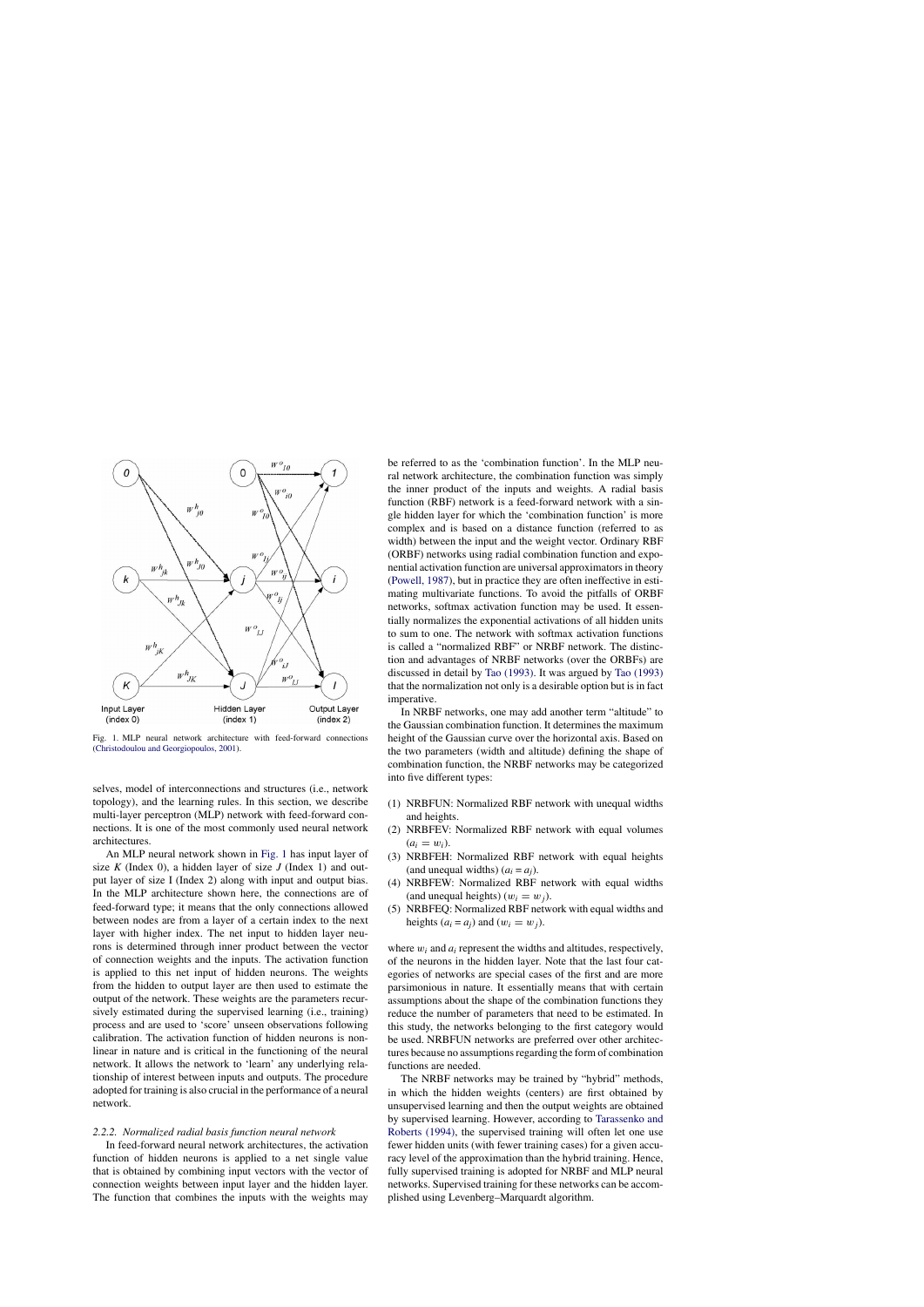# *2.2.3. Training of MLP-NN: Levenberg–Marquardt (LM) algorithm*

Training a neural network essentially involves numerical optimization of a non-linear function. Error back-propagation (EBP) algorithm proposed by [Rumelhart et al. \(1986\) s](#page-12-0)till remains the most widely used supervised training algorithm. It, however, has been known to have a poor convergence rate for more complex problems [\(Wilamowski et al., 2001\).](#page-12-0) A significant improvement in the performance of the network may be achieved by using second-order approaches such as the Levenberg–Marquardt (LM) optimization technique. For LM algorithm, the objective function takes the following form [\(Wilamowski et al., 2001\):](#page-12-0)

$$
F(w) = \sum_{p=1}^{P} \left[ \sum_{k=1}^{K} (d_{kp} - o_{kp})^2 \right]
$$
 (5)

where  $w = [w_1 \quad w_2 \quad \dots \quad w_N]^\text{T}$  consists of the interconnection weights in the network,  $d_{kn}$  and  $o_{kn}$  are the desired and actual values of the target, respectively, for *k*th output and *p*th pattern. *N* is the total number of weights, *P* the number of patterns, and *K* is the number of network outputs. The above equation may be rewritten as:

$$
F(w) = ET E
$$
 (6)

$$
\mathbf{E} = [e_{11} \dots e_{K1} e_{12} \dots e_{K2} \dots e_{1P} \dots e_{KP}]^{T},
$$
  
\n
$$
e_{kp} = d_{kp} - o_{kp}, \quad k = 1, \dots, K, \quad p = 1, \dots, P
$$

where **E** is the cumulative error vector. Based on Eq. (6), the Jacobian matrix of the output errors with respect to the *N* interconnection weights will be:

$$
J = \begin{bmatrix} \frac{\partial e_{11}}{\partial w_1} & \frac{\partial e_{11}}{\partial w_2} & \cdots & \frac{\partial e_{11}}{\partial w_N} \\ \frac{\partial e_{21}}{\partial w_1} & \frac{\partial e_{21}}{\partial w_2} & \cdots & \frac{\partial e_{21}}{\partial w_N} \\ \vdots & \vdots & \ddots & \vdots \\ \frac{\partial e_{KP}}{\partial w_1} & \frac{\partial e_{KP}}{\partial w_2} & \cdots & \frac{\partial e_{KP}}{\partial w_N} \end{bmatrix}
$$
(7)

The interconnection weights are adjusted after each iteration using the following equation:

$$
w_{t+1} = w_t - \left(\boldsymbol{J}_t^{\mathrm{T}} \boldsymbol{J}_t - \lambda_t \boldsymbol{I}\right)^{-1} \boldsymbol{J}_t^{\mathrm{T}} E_t
$$
\n(8)

where  $I$  is the identity unit matrix,  $\lambda$  the learning parameter, and *J* is the Jacobian of the output errors with respect to the weights of the neural network (Eq. (6)). It should be noted that if  $\lambda = 0$ , then the above equation becomes the Gaussian–Newton method while for very large  $\lambda$ , the algorithm is equivalent to the error back-propagation algorithm. The learning parameter is automatically adjusted after every iteration in order to secure convergence.

Obviously the algorithm requires computation of Jacobian matrix and inversion of the  $J<sup>T</sup>J$  matrix at each iteration step. Since the dimension of the matrix to be inverted is  $N \times N$ , the LM algorithm becomes computationally impractical for large size

neural networks. According to [Wilamowski et al. \(2001\),](#page-12-0) with increase in number of independent variables the computational complexity of the algorithm grows exponentially.

To overcome this limitation of the training algorithm, a reliable classification tree based variable selection algorithm has been employed in this study. It will ensure that a limited number of the most significant variables are used as inputs to the neural networks, thereby controlling the size of the network.

# **3. Data description and preparation**

#### *3.1. Study area and crash data composition*

The Orlando area Interstate-4 (I-4) corridor under consideration is 36.25 miles long and has a total of 69 loop detector stations (numbered 2–71, with no station numbered as 39) in each direction. Distance between the two consecutive stations is approximately 0.5 miles. Each of these stations consists of dual loops and measures average speed, occupancy, and volume over 30 s period on each of the three through travel lanes in both directions. The loop detector data were continuously transmitted and archived by the UCF data warehouse. The source of crash and geometric characteristics data for the freeway is Florida Department of Transportation (FDOT) intranet server.

According to the database maintained by Florida Department of Transportation, there were 4189 mainline crashes reported on the Interstate-4 corridor under consideration over the 5 year period (1999–2003). However, out of these, only 3124 had any corresponding loop data available. Among these, about 11% were identified as sideswipes while 10% of them were classified as angle crashes. Based on the study by [Wang and](#page-12-0)  [Knipling \(1994\),](#page-12-0) it could be safely assumed that the crashes classified as sideswipe crashes occur when one vehicle intentionally changes lane and sideswipes or is sideswiped by a vehicle in the adjacent lane. This postulation was verified by examining the actual reports filed by law enforcement officers at the scene of these historical crashes. Among the angle crashes, those on the inner through lanes (the center and left-most lane) of the freeway were hypothesized to be lane changing related because of the rare interaction of the vehicles on these lanes with the vehicles approaching from other directions. A closer examination of the reports for angle crashes led to the conclusion that such crashes on the center and left through lanes, although reported as angle crashes, in fact show more resemblance to sideswipe crashes in their mechanism and can be associated with lane changing ([Lee et al., 2006\).](#page-12-0) Hence, the crashes that are intended to be identified by the models developed in this paper include crashes that can be attributed to lane changing, i.e., all sideswipe crashes and the angle crashes on center and left lane. These crashes make up about 16% of the 3124 crashes with some corresponding loop data available and are referred to as lane-change related crashes in this study.

Variables explored as potential inputs include differences in traffic flow parameters between the three through lanes at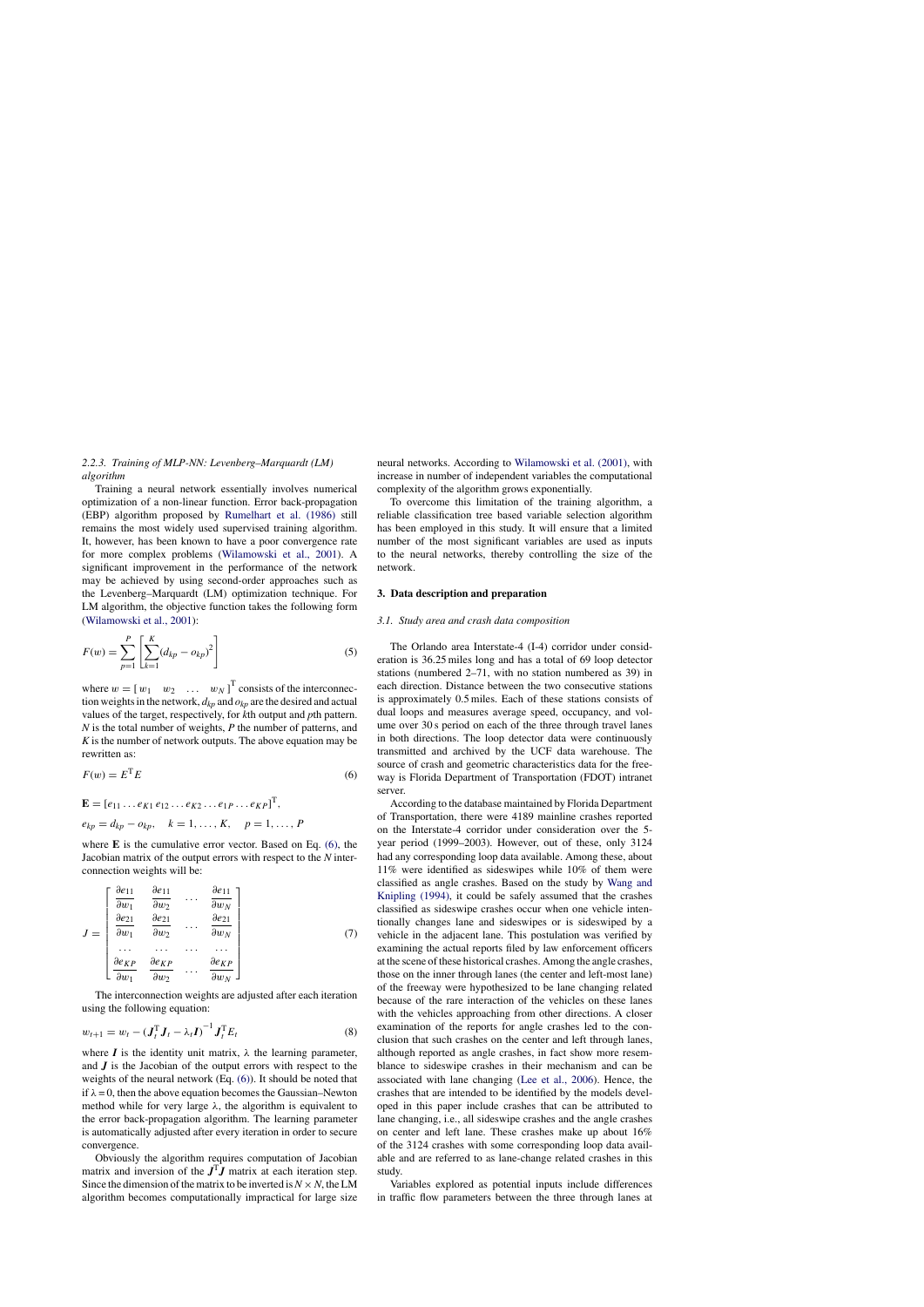the station immediately upstream of the locations of historical crashes. The reason for including measures of between-lane variations is that the interaction between traffic flows in individual lanes might affect the lane changing behavior of drivers as well as the risk involved in lane changing maneuvers. Traffic flow parameters from all three lanes would be required to deduce the input variables representing the between-lane variations. It was noticed that out of 69 stations, data from all three lanes of the freeway were never available simultaneously from eight stations located on the two extremities (five on the west end and three on the east end) of the freeway corridor. Therefore, the corridor for this study, which only deals with lane-change related crashes, was limited to 32.37 miles instead of the 36.25 instrumented corridor of Interstate-4. A similar data availability problem was observed at stations 38, 40, and 41 and the crashes at those locations also could not be considered for analysis. In conclusion, lane-change related crashes in the vicinity of 58 loop detector stations were used in the analysis.

# *3.2. Loop data corresponding to crashes and non-crash cases*

After assembling the crash data, the next step was to extract loop data corresponding to these crashes. First of all, the loop detector stations nearest to the location of each crash in upstream and downstream direction were determined. Station nearer to the crash location out of these two stations was named as "station of crash". Loop data were then extracted for every crash in a specific format. If a crash, for example, occurred on April 12, 1999 (Monday) 06:00 p.m., I-4 eastbound and the nearest loop detector in the upstream and downstream directions were at stations 30 and 31, respectively, then this crash case will have loop data table consisting of the 30s averages of speed, volume, and occupancy for all three lanes at stations 30 and 31 (on eastbound direction) from 05:40 p.m. to 06:00 p.m. on April 12, 1999. Variable "*y*" was created with its value as 1 for all the crashes. It would later be used as the binary target variable.

It is worth mentioning that the reported time of crashes obtained from individual crash reports has been used for collecting the corresponding loop data. The accuracy of the reported time of crashes is a critical issue identified in some of the relevant literature [\(Lee et al., 2002, 2003\).](#page-12-0) Fortunately, there is an automated system in place in Florida that records the exact time when a crash is reported to the Police. According to Florida Highway Patrol (FHP) officials, due to wide spread use of mobile phones, difference between time of crash occurrence and its reporting is minimal. It was also pointed out by local traffic management authorities that the reported time of the crash in accident reports is corroborated through the video surveillance system available on the freeway. To validate their claim, before proceeding with the collection of loop data according to the reported time of crashes, its concurrence with the actual time of crash was verified through a rule based shockwave methodology developed in one of our previous studies ([Abdel-Aty et al., 2005a\).](#page-12-0) It was found that most of the crashes where the methodology could be successfully applied, the estimated time of crash occurrence concurred with the reported time. These pieces of information indicated that the time obtained from the crash reports is in fact very close to the actual time of crash occurrence and can be used for collecting the loop data.

The aim of this research is to develop models with the ability to separate conditions prone to lane-change related crashes from 'normal' freeway traffic. Lane-change related crashes with corresponding loop data available constitute the sample that would 'teach' the neural network models about crash prone conditions. A random sample of non-crash loop detector data would be used to provide the models with a-priori information on what constitutes 'normal' traffic on the freeway. These non-crash data were selected from a sample of 150,000 random non-crash cases. To generate random non-crash cases, 5-year period may be divided into 2,629,440 1-min periods (60 min  $\times$  24 h  $\times$  1826 days over 5 years = 2,629,440 1-min periods), which would be the number of options available to choose the "time of non-crash". Similarly, we have 116 stations (58 stations in two directions: eastbound and westbound) to choose as "station of non-crash". In all, we can choose from 305,015,040 (2,629,440 1 min periods  $\times$  2 directions  $\times$  58 stations) options to draw a random combination of time, station, and direction to assign as random noncrash case. One lakh and fifty thousand such combinations were selected randomly as the non-crash cases. These cases were also assigned a random milepost location as per the corresponding "station of non-crash". Randomly selected combinations of time, station, and direction were used to extract sets of 20 min loop data prior to the assigned time of the non-crash from the station immediate upstream as well as immediate downstream of the random milepost assigned to it. It constituted a random noncrash sample. The variable "*y*" was given the value 0 for these cases. Out of these 150,000 random non-crash cases, a non-crash sample of appropriate size may be drawn depending on the sample size requirements of the methodology used for analysis. It was ensured that no crash cases were included in these random non-crash cases.

The milepost location of the ramps on the Interstate-4 corridor was known from the FDOT database. Using this information, along with the milepost location of each crash, the distances of nearest on and off-ramp from crash location, in both upstream and downstream direction, were determined. Essentially, we created four variables, namely "upstreamon", "upstreamoff", "downstreamon", and "downstreamoff" for each crash case; indicating the distance of nearest ramp of the respective type from crash location. These variables for non-crash cases were obtained based on the assigned milepost location.

#### *3.3. Loop data aggregation and preliminary analysis*

The raw 30 s loop data have random noise and are difficult to work with in a modeling framework. Therefore, the 30 s raw data were combined as 5 min level averages and standard deviations of these traffic parameters. For 5 min aggregation, 20 min period was divided into four time-slices. The stations were named as "U" or "W", with "U" being station upstream of the crash loca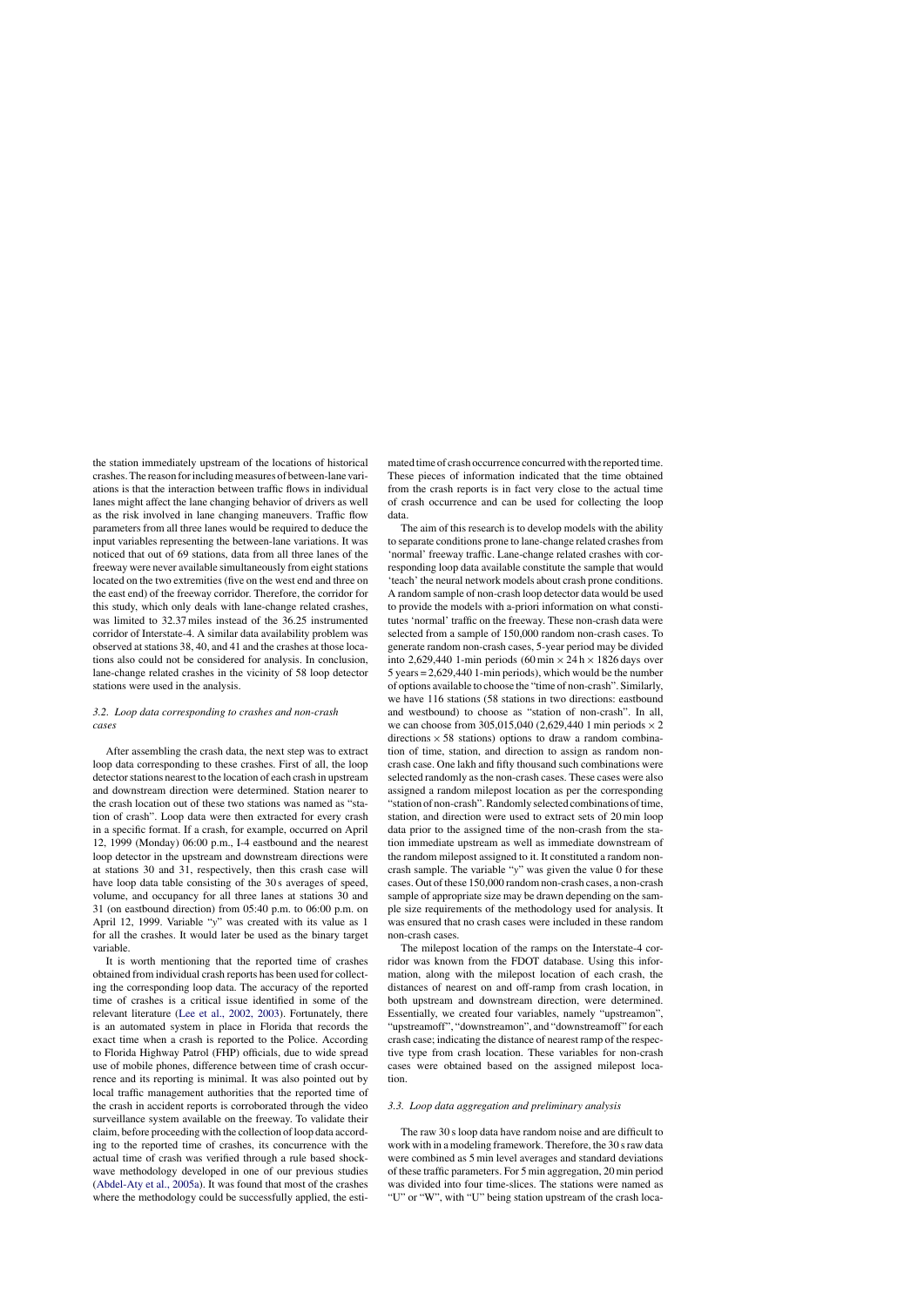

<span id="page-6-0"></span>

Fig. 2. Nomenclature for the factors used for analysis of lane-change related crashes.

tion and "W" being the downstream station. Similarly, the 5 min intervals were also given "IDs" from 1 to 4. The interval between time of the crash and 5 min prior to the crash was named as timeslice 1, interval between 5 and 10 min prior to the crash as timeslice 2, and so on. These parameters were further aggregated across the three lanes and the averages (and standard deviations) for speed, volume, and lane-occupancy at 5 min level were calculated based on 30 (10, 30 s observations in  $5 \text{ min} \times 3 \text{ lanes}$ ) observations. The nomenclature for these independent variables is exemplified in Fig. 2. The variable "SSU2", for example, represents the standard deviation of 30 speed observations during the 5 min period of 5–10 min prior to a crash at station "U", which is the upstream station. According to the nomenclature shown in the figure, the same parameter measured at the station downstream of crash site would have been named "SSW2". The random non-crash data were also aggregated to 5 min level and traffic parameters similar to crash cases (refer to Fig. 2) were generated. These parameters explored as input variables were similar to the ones used for identification of conditions prone to rear-end crashes. The critical difference, of course, is that the rear-end crashes are related to formation/dissipation of queues as opposed to lane-changing maneuvers. Therefore, for rear-end crashes data from a series of stations upstream and downstream of crash location were analyzed. For lane-change crashes we are more interested in traffic conditions at or very close to the crash location. The traffic parameters from the stations located immediately upstream and downstream of the crash location are used as inputs to the models for lane-change related crashes.

Flow ratios representing a measure for the number of lanechanging maneuvers, identified by [Chang and Kao \(1991\) a](#page-12-0)nd Lee et al.  $(2006)$ , were also attempted as the input variables. The flow ratio devised by [Chang and Kao \(1991\) w](#page-12-0)as based on their field studies to identify macroscopic traffic factors related to lane changing behavior. [Lee et al. \(2006\) p](#page-12-0)roposed some modifications to the aforementioned flow ratio to overcome the limitations in applying this factor to investigate its effects on lane-change related crashes. It was noted that the work by [Chang and Kao \(1991\) o](#page-12-0)nly relates the number of lane

changes in specific lane to average flow ratios (AFR) in the corresponding lane but does not consider the total number of lane changes in all lanes in the form of overall AFR (OAFR). However, OAFR might be important in representing general traffic stability on freeways and its consequent impact on crash risk. Therefore, AFR calculated for each subject lane should be combined to reflect the total number of lane changes [\(Lee et al.,](#page-12-0)  [2006\).](#page-12-0)

The objective of the study by [Lee et al. \(2006\) w](#page-12-0)as to be able to differentiate between rear-end and lane-change related crashes. First, the average flow ratios for the individual lanes were defined as follows:

$$
AFR_1(t) = \frac{v_2(t)}{v_1(t)} \times \left(\frac{NL_{2,1}(t)}{NL_{2,1}(t) + NL_{2,3}(t)}\right)
$$
  
\n
$$
AFR_2(t) = \frac{v_1(t)}{v_2(t)} + \frac{v_3(t)}{v_2(t)}
$$
  
\n
$$
AFR_3(t) = \frac{v_2(t)}{v_3(t)} \times \left(\frac{NL_{2,3}(t)}{NL_{2,1}(t) + NL_{2,3}(t)}\right)
$$
\n(9)

where  $AFR<sub>1</sub>(t)$  is the average flow ratio in lane 1 (left lane) during time interval *t*;  $AFR<sub>2</sub>(*t*)$  is the average flow ratio in lane 2 (center lane) during time interval  $t$ ;  $AFR<sub>3</sub>(t)$  is the average flow ratio in lane 3 (right lane) during time interval *t*;  $v_1(t)$ ,  $v_2(t)$ , and  $v_3(t)$  are the average flow in lane 1, 2, and 3, respectively, during time interval *t*;  $NL_{2,1}(t)$  and  $NL_{2,3}(t)$  are the number of lane changes from lanes 2 to 1 and lanes 2 to 3, respectively, during time interval *t*.

In above equations, since the fractions of lane changes from lane 2 to lanes 1 and 3 were unknown, they were assumed to be equal (i.e.,  $NL_{2,1}/(NL_{2,1} + NL_{2,3}) = NL_{2,3}/(NL_{2,1} + L_{2,3})$  $NL_{2,3}$ ) = 0.5). In case of AFR in lane 2, since there is only one way of lane-change from lanes 1 and 3, there is no need to estimate the fractions of lane changes and OAFR (overall average flow ratio) can be calculated using the following expression:

OAFR(t) = 
$$
\sqrt[3]{0.5 \left( \frac{v_2(t)}{v_1(t)} \right) \times \left( \frac{v_1(t) + v_3(t)}{v_2(t)} \right) \times 0.5 \left( \frac{v_2(t)}{v_3(t)} \right)}
$$
 (10)

Eq. (10) in a more general form for an *n*-lane freeway may be represented as follows:

$$
OAFR(t) = \sqrt[n]{AFR_1(t) \times AFR_2(t) \times \dots \times AFR_n(t)}
$$

$$
= \left(\prod_{i=1}^n AFR_i(t)\right)^{1/n}
$$
(11)

Note that Eqs. (10) and (11) represent geometric mean of the individual average flow ratios shown in Eq. (9) ([Lee et al., 2006\).](#page-12-0) This factor was found statistically significant in separating loop data prior to lane-change related crashes from loop data observed prior to rear-end crashes.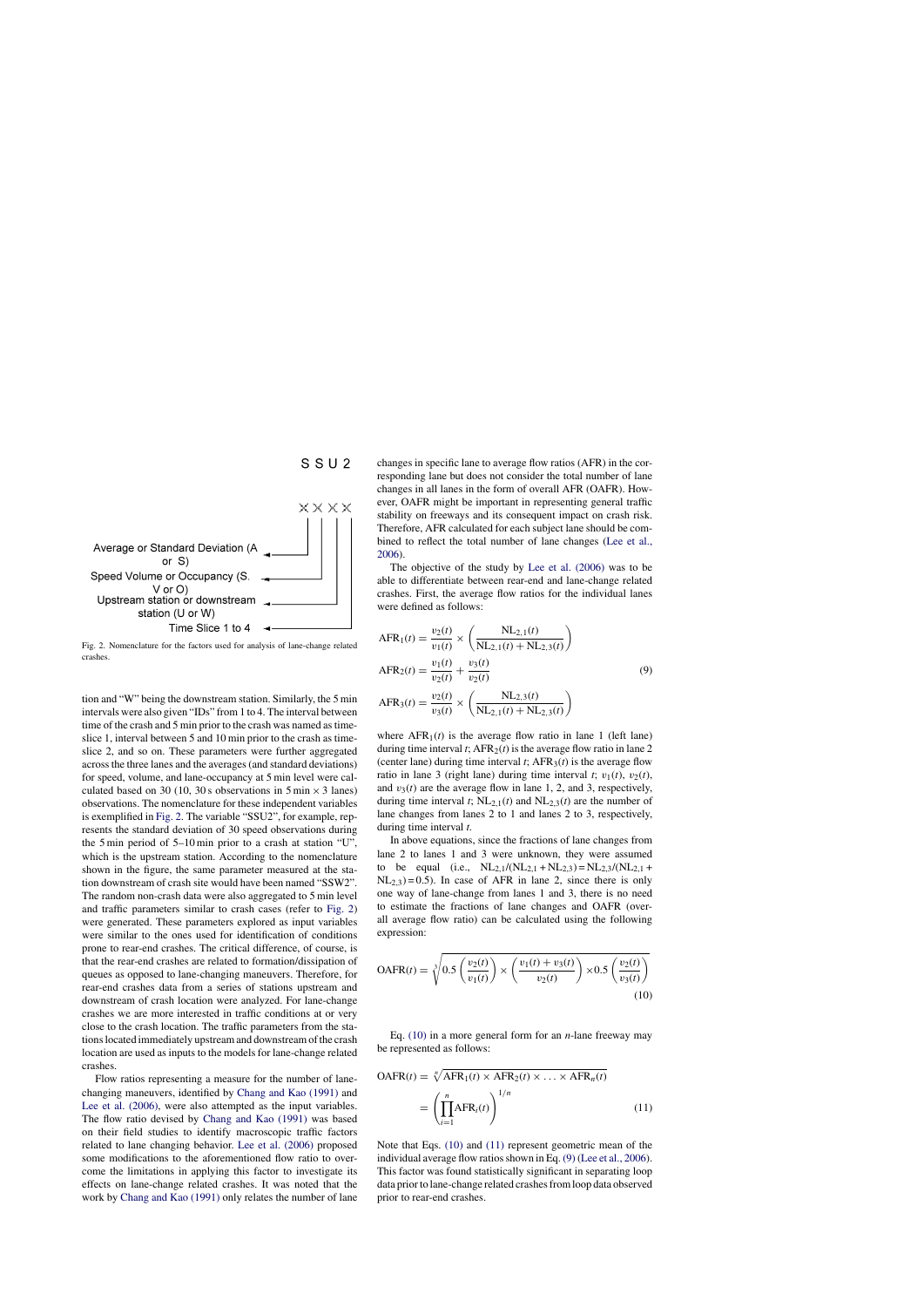In the present study, these flow ratios along with the off-line factors (e.g., presence of ramps, milepost lactation) were first subjected to a preliminary analysis for variable selection. As mentioned earlier, some locations had to be excluded from analysis because the data from all three lanes at those locations were almost never available. Even among the remaining stations the loop failure pattern was not random. At some locations, detector at least one of the three lanes was more likely to fail. Hence, if among the randomly selected 150,000 cases one only considers 47,693 cases (which had data from all three lanes available) some locations were under-represented than others even though the original 150,000 cases were almost uniformly distributed over all stations.

It means that due to non-random failure patterns the sample with all three lane data available was not random. In other words, the underlying distribution of the sample changed due to data availability issues. The loop failure pattern also affected the underlying distribution of the crash cases. To overcome this, a weighted sampling procedure was adopted by over-sampling the random non-crash cases from under-represented locations and vice versa. The weights used for making the non-crash distribution uniform were then adopted for crashes. The underlying principle was that since the weighted sampling restored the underlying distribution (random with all locations uniformly represented) of non-crash cases; if applied it would do the same to crash cases.

Note that the sample of crashes resulting from the weighted sampling is not supposed to be uniform but should be comparable to what it was without taking data availability into consideration. The distribution of crash cases over the freeway locations was compared to their distribution in the original lane-change related crash sample (the later proportions were based on actual frequency of crashes without taking loop data availability into consideration). It was found that at 95% confidence level there was no difference between the two samples. The weighted sample of crash and non-crash cases was used for preliminary analysis. Note that without the weighted sampling we could not have simultaneously analyzed the effect of traffic parameters along with location specific characteristics on lane-change related crashes. The loop data availability would have affected the sample in such a way that location represented in the crash sample would not exactly be the locations with high frequency of crashes but would be locations with better functioning of the loop detectors. With such a sample the results of the analysis, about how the factors such as milepost location, presence of on and offramps affect the crash occurrence, would have been questionable.

The sample was subjected to the classification tree based variable selection procedure for the binary target "*y*". Variables included as potential inputs were the average and standard deviation of the speed, volume, and occupancy (SSU2, SSW2, etc.). In addition, the flow ratio (represented by Eq.  $(10)$ ) from the station located upstream of the crash location was also subjected to the selection process. It turned out not to be significantly associated with the binary target, however. Also, none of the off-line factors, including the factors explicitly related to the presence of on and off-ramps, milepost location on the freeway had significant VIM. This conclusion was further confirmed by analyzing the data using the within stratum matched case–control sampling for crashes. Under this scheme all the crashes are sampled first and then non-crash cases are sampled corresponding to each crash. The correspondence means that, for example, if a crash occurred on April 12, 1999 (Monday) 06:00 p.m., I-4 eastbound and the nearest loop detector was at station 30, data were extracted from the same location for the 5 min period 5–10 min prior to the time of the crash for all Mondays of the same season for the year 1999 at the same time. This matched sample design controls for most of the critical off-line factors affecting crash occurrence such as time of day, day of week, location on the freeway, etc (thus implicitly accounting for these factors). A logistic regression model with step-wise variable selection procedure was estimated following the sampling procedure. It was found that the variables included in the logistic regression model were in fact a subset of the variables identified by the classification tree based selection procedure. It essentially means that the off-line factors used to create the strata (i.e., the control parameters) for matched case–control sampling, adopted in some of our earlier studies [\(Abdel-Aty et al., 2004, 2005b\),](#page-12-0) are not critical for identifying conditions prone to lane-change related crashes. More details on this preliminary analysis may be found in [Pande](#page-12-0)  [\(2005\).](#page-12-0) 

In short, two critical conclusions were drawn from this preliminary analysis; one, geometric characteristics of the freeway segments are not as significantly associated with lane-change crashes as they were with the rear-end crashes [\(Pande and Abdel-](#page-12-0)Aty, [2006\).](#page-12-0) Second, the flow ratios measured at 5 min level, although significant in separating lane-change related crashes from rear-end crashes ([Lee et al., 2006\),](#page-12-0) are not sufficient to separate crashes from random non-crash cases and therefore the between-lanes variation of traffic parameters must be examined in more detail.

The former conclusion leads to the inference that as far as identification of conditions prone to lane-change related crashes based on real-time traffic data is concerned, there is no significant difference among different sections of the I-4 corridor. It means that classification model(s) developed using data from certain segments of the freeway corridor may be applied to other segments of Interstate-4, loop data belonging to which were not used at the modeling stage. Based on this inference, the under-represented locations in the dataset may be excluded altogether from the sample at the modeling stage. Even without including these locations in the modeling sample the estimated model(s) would be able to assess crash risk at those locations in real-time provided requisite data are available. After this exclusion there were 162 crashes, loop data for which were used for further analysis and neural network model calibration.

Following the preliminary analysis, variables more precisely representing between lane variations in traffic flow parameters were calculated to examine their effect on lane-change related crashes. Two sets of such parameters were calculated. The first set of parameters measuring 5 min average of between lanes variations of speed/volume/occupancy are defined in the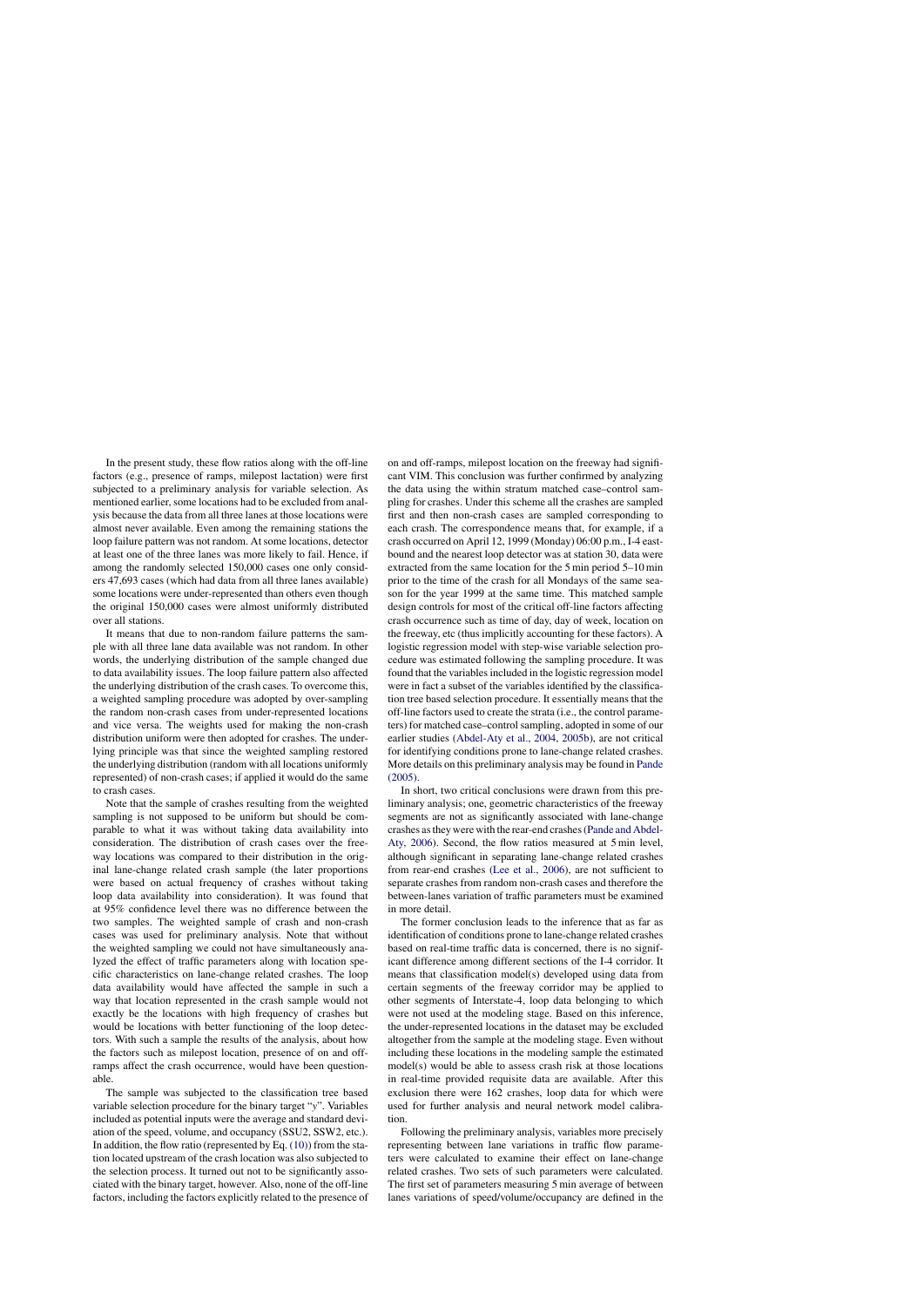<span id="page-8-0"></span>following equation:

$$
ABLVSU2 = \frac{1}{10} \sum_{i=1}^{10} |LS - (LS + CS + RS)/3| + |CS - (LS + CS + RS)/3| + |RS - (LS + CS + RS)/3|
$$
  
\n
$$
ABLVVU2 = \frac{1}{10} \sum_{i=1}^{10} |LV - (LV + CV + RV)/3| + |CV - (LV + CV + RV)/3| + |RV - (LV + CV + RV)/3|
$$
  
\n
$$
ABLVOU2 = \frac{1}{10} \sum_{i=1}^{10} |LO - (LO + CO + RO)/3| + |CO - (LO + CO + RO)/3| + |RO - (LO + CO + RO)/3|
$$
 (12)

LS, CS, and RS, respectively, represent left, center, and right lane speed values observed every 30 s. First, the average of 30 s speeds over the three lanes is calculated as  $(LS + CS + RS)/3$ . The absolute value of the difference between individual lane speeds and this average is then added together, which is the term inside the summation in Eq. (12). The parameter is then averaged over ten 30 s observations that are recorded during the 5 min slice. The parameters shown are calculated for station located upstream of the crash location for time-slice 2 (5–10 min period before the crash) as indicated by the term "U2" at the end of each parameter. The term "ABLV" represents "average between lane variations". ABLV for volume and occupancy are calculated in an identical manner. Note that this is just one way to represent the between lane variation of traffic parameters. Another set of parameters calculated to represent them is provided below in Eq. (13):

ADALSU2 = 
$$
\frac{1}{10} \sum_{i=1}^{10} |LS - CS| + |CS - RS|
$$
  
ADALVU2 =  $\frac{1}{10} \sum_{i=1}^{10} |LV - CV| + |CV - RV|$  (13)  
ADALOU2 =  $\frac{1}{10} \sum_{i=1}^{10} |LO - CO| + |CO - RO|$ 

In Eq. (13), the absolute difference between speeds in adjacent lanes is added together and averaged over the 5 min slice. The term "ADAL" represents "average difference between adjacent lanes".

The two sets of parameters are two different measures of representing the same traffic characteristics (i.e., variation of speed/volume/occupancy between the three lanes) and as expected, the correlation coefficients between the parameters shown in Eqs.  $(12)$  and  $(13)$  were in the vicinity of 0.95. Therefore, these parameters were not attempted together in the variable selection/modeling procedure and were tried one set at a time. Note that data from all three lanes of the freeway would be required to compute the variables shown in Eqs. (12) and (13).

#### *3.4.* Final variable selection process and results

The dataset with 162 crashes and 3650 non-crash cases (after removing crash and non-crash observations belonging to underrepresented locations) was then partitioned into training (70%) and validation (30%) datasets. The datasets were subjected to classification tree based variable selection process. While the

parameters from multiple time-slices were available, parameters from only one of the four slices (20 min period was divided into four 5 min time-slices) at a time were attempted in the variable selection process. At this stage the variables included as potential inputs from the downstream station were the average and standard deviation of the speed, volume, and occupancy (AS/SS/AV/SV/AO/SOW2). From the upstream station average of speed, volume, and occupancy (ASU2, AVU2, and AOU2) were included. In addition, three sets of between-lane variation (speed/volume/occupancy) measures at the upstream station were also subjected to the selection process one at a time. The first set included SSU2, SVU2, and SOU2 and the other two were the ones represented by Eqs. (12) and (13), respectively. The list of significant variables identified by classification tree models employing entropy maximization criterion for optimal split is provided in Table 1.

By examining the classification tree model closely it was noticed that high average speed downstream of crash site (ASW2) along with low average speeds upstream (ASU2) increases the likelihood of lane-change related crashes. It indicates that when drivers perceive a chance to increase speed, while traveling from low average speed regime (measured at the station upstream) to high average speeds (measured at the station located downstream of the crash site) they might make lane-changing maneuvers, thereby, increasing chances of conflicts. It was also noticed that if both upstream and downstream are operating at high speeds (around or greater than 50 mph) small average differences between adjacent lane occupancies

| Table 1                                                                 |  |  |
|-------------------------------------------------------------------------|--|--|
| Results of variable selection procedure for lane-change related crashes |  |  |

| Name             | Variable importance<br>measure (VIM) | Variable description                                                                       |
|------------------|--------------------------------------|--------------------------------------------------------------------------------------------|
| ASW <sub>2</sub> | 1.0000                               | Average speed at station downstream<br>of crash location                                   |
| ASU <sub>2</sub> | 0.6179                               | Average speed at station upstream of<br>crash location                                     |
| AOW2             | 0.5142                               | Average occupancy at station<br>downstream of crash location                               |
| ADALOU2          | 0.2692                               | Average of absolute difference<br>between 30 s occupancy observations<br>on adjacent lanes |
| SVW <sub>2</sub> | 0.2591                               | Standard deviation of volume at<br>station downstream of crash location                    |
| SSW2             | 0.2006                               | Standard deviation of speed at station<br>downstream of crash location                     |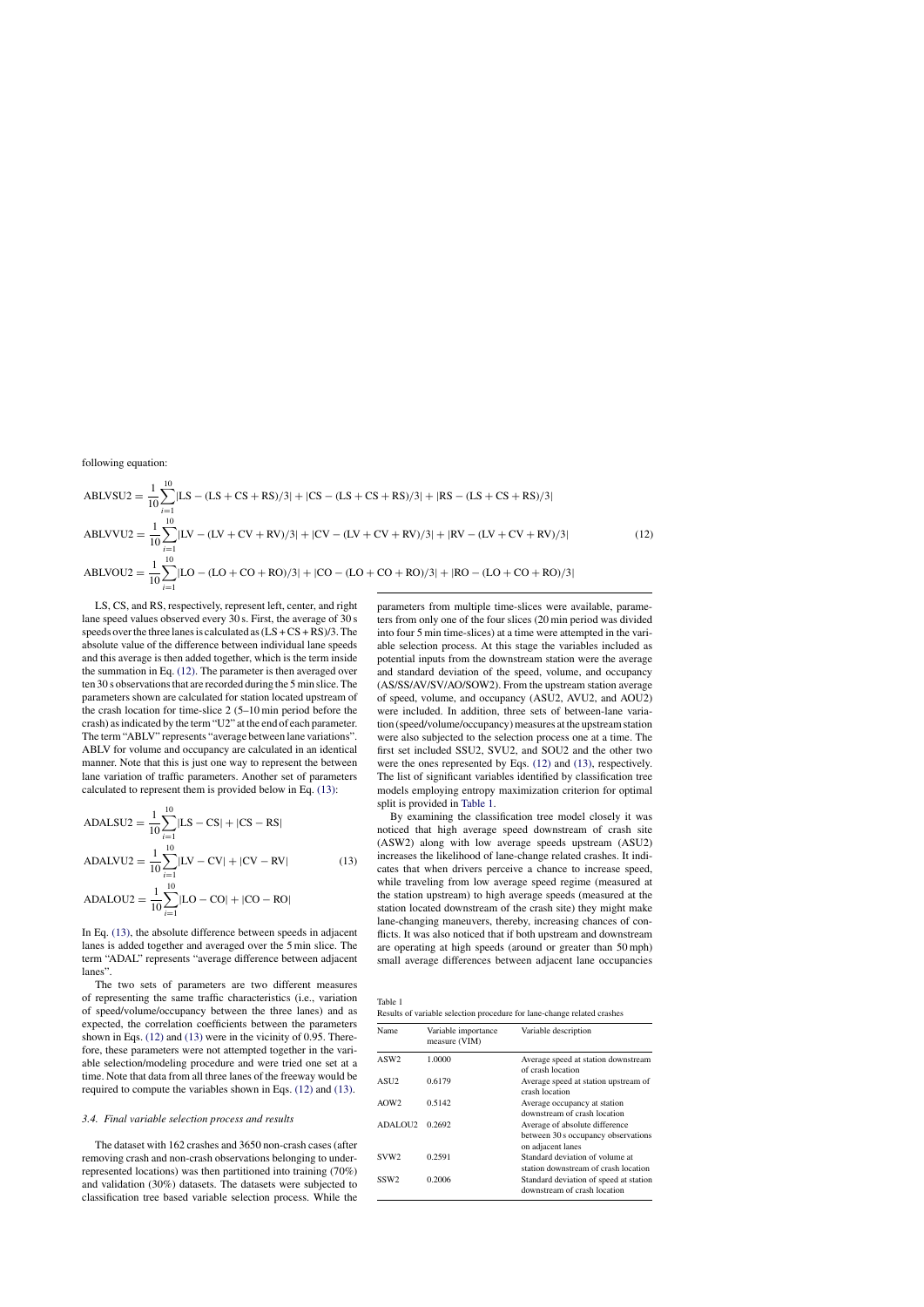<span id="page-9-0"></span>upstream of the crash site involve more risk than the sites with this parameter (ADALOU2) being high. Hence, if the difference in occupancy between adjacent lanes is small then caution should be exercised while changing lanes. Standard deviation of volume and speed (SVW2 and SSW2) downstream of crash site were found to be positively associated with lane-change related crashes.

#### **4. Neural network based classification models**

Following variable selection neural network based modeling procedure was initiated with variables shown in [Table 1 as](#page-8-0) inputs. The best models were identified through the lift plot having cumulative percentage of captured response for the validation dataset on the vertical axis. The output of the neural network based classification models for any observation is termed as the posterior probability of the event (i.e., a lane-change crash in this case). Posterior probability is a number between 0 and 1. The closer it is to unity the more likely, according to the model, it is for that observation to be a crash. In a lift chart, the observations in the validation dataset are sorted from left to right by the output posterior probability obtained from each model. The sorted group is lumped into 10 deciles<sup>1</sup> (one decile represents 10 percentiles) along the horizontal axis. The left-most decile is the 10% of observations with highest posterior probability, i.e., most likely to be a lane-change related crash. The performance of each model may be measured by determining how well the models capture the target event across various deciles. From a practical application point of view it must be understood that crashes are rare events and one would need to be parsimonious in issuing warnings for crashes. Therefore, it might not be reasonable to assign more than 20–30% of observations as crashes and it was decided to evaluate the individual neural network models at the validation stage based on the percentage of crashes identified within first three deciles of posterior probability. The threshold may be altered at the application stage based on desired number of warnings. A more elaborate discussion on this issue is provided in the next section. It should also be noted the posterior probability is not the probability of crash occurrence at a given point in time but is a measure providing the relative likelihood of crash occurrence given the composition of the sample.

The first neural network architecture explored for classification is the multi-layer perceptron with Levenberg–Marquardt training algorithm. The training procedure starts with an arbitrary randomly chosen set of interconnection weights and then it tries to minimize the difference between network output and the desired outputs for the training dataset. All runs have been carried out with a maximum number of epochs (a complete list presentation) of 1500 and error goal of 0.01. It has been proven in the literature that an MLP network with one hidden layer and non-linear activation functions for the hidden nodes can learn to approximate virtually any continuous function to any degree of accuracy [\(Cybenko, 1989\).](#page-12-0) Therefore, the most critical issue

| ×<br>×<br>۰.<br>۹ |  |
|-------------------|--|
|                   |  |

Structure and percentage of captured response within the first three deciles for two classes of neural network models along with the validation root mean square error (RMSE)

| Neural network<br>architecture | Number of<br>hidden neurons | Crash identification in<br>first three deciles $(\% )$ | Validation<br>error (RMSE) |
|--------------------------------|-----------------------------|--------------------------------------------------------|----------------------------|
| <b>NRBF</b>                    | $\overline{c}$              | 31.42                                                  | 0.2060                     |
| <b>NRBF</b>                    | 3                           | 48.00                                                  | 0.2039                     |
| <b>NRBF</b>                    | 4                           | 32.87                                                  | 0.2030                     |
| <b>NRBF</b>                    | 5                           | 44.00                                                  | 0.2033                     |
| <b>NRBF</b>                    | 6                           | 44.29                                                  | 0.2034                     |
| <b>NRBF</b>                    |                             | 32.00                                                  | 0.2042                     |
| <b>NRBF</b>                    | 8                           | 37.26                                                  | 0.2038                     |
| MLP                            | 2                           | 38.73                                                  | 0.2030                     |
| MLP                            | 3                           | 44.44                                                  | 0.2035                     |
| MLP                            | 4                           | 50.00                                                  | 0.2037                     |
| MLP                            | 5                           | 40.44                                                  | 0.2041                     |
| MLP                            | 6                           | 33.26                                                  | 0.2039                     |
| MLP                            | 7                           | 34.26                                                  | 0.2039                     |
| MLP                            | 8                           | 45.90                                                  | 0.2039                     |

was to estimate the number of neurons in the hidden layer. The underestimation of hidden neurons leads to a network having an incomplete representation of inputs and by contrast, the over representation reduces the network to a simple look-up table. The methodology adopted for selecting appropriate number of nodes in the hidden layer was to evaluate the performance of the models having hidden nodes varying from 2 to 8. Unconstrained normalized radial basis function neural network (NRBFUN) were also used for classification of lane-change related crashes. To select appropriate number of nodes in the hidden layer, performance of seven different NRBF networks (with hidden nodes varying from 2 to 8) was examined.

Table 2 depicts the performance of various NRBF and MLP neural networks having varied number of hidden neurons. The performance is shown in terms of validation root mean square error (RMSE) as well as percentage of crashes identified within 30% observations with highest posterior probability output. Note that being a binary classification problem there is not much difference between RMSE values for various models. It may be seen that NRBF network with three hidden neurons and MLP network with four hidden neurons provide the best crash identification within the first three deciles of posterior probability. The row corresponding to the two models are highlighted in the table.

In the next step, these two models were hybridized by averaging posterior probabilities from the individual models. For a binary target, a hybrid model may alternatively be achieved by classifying the cases into the classes assigned to them by majority of the individual models. This method is called voting and is not equivalent to averaging posteriors. While voting could provide a predicted target value, it would not produce posterior probability estimates consistent with the individual posteriors. When an individual classifier assigns an output class label, the decision is based on a pre-determined threshold. If the estimated posterior probability is less than this threshold then the classifier would produce 0 indicating non-crash; otherwise, it would return a value of unity to indicate a crash. The output of a hybrid

<sup>&</sup>lt;sup>1</sup> Decile is defined as any of nine points that divided a distribution of ranked scores into equal intervals where each interval contains one-tenth of the scores.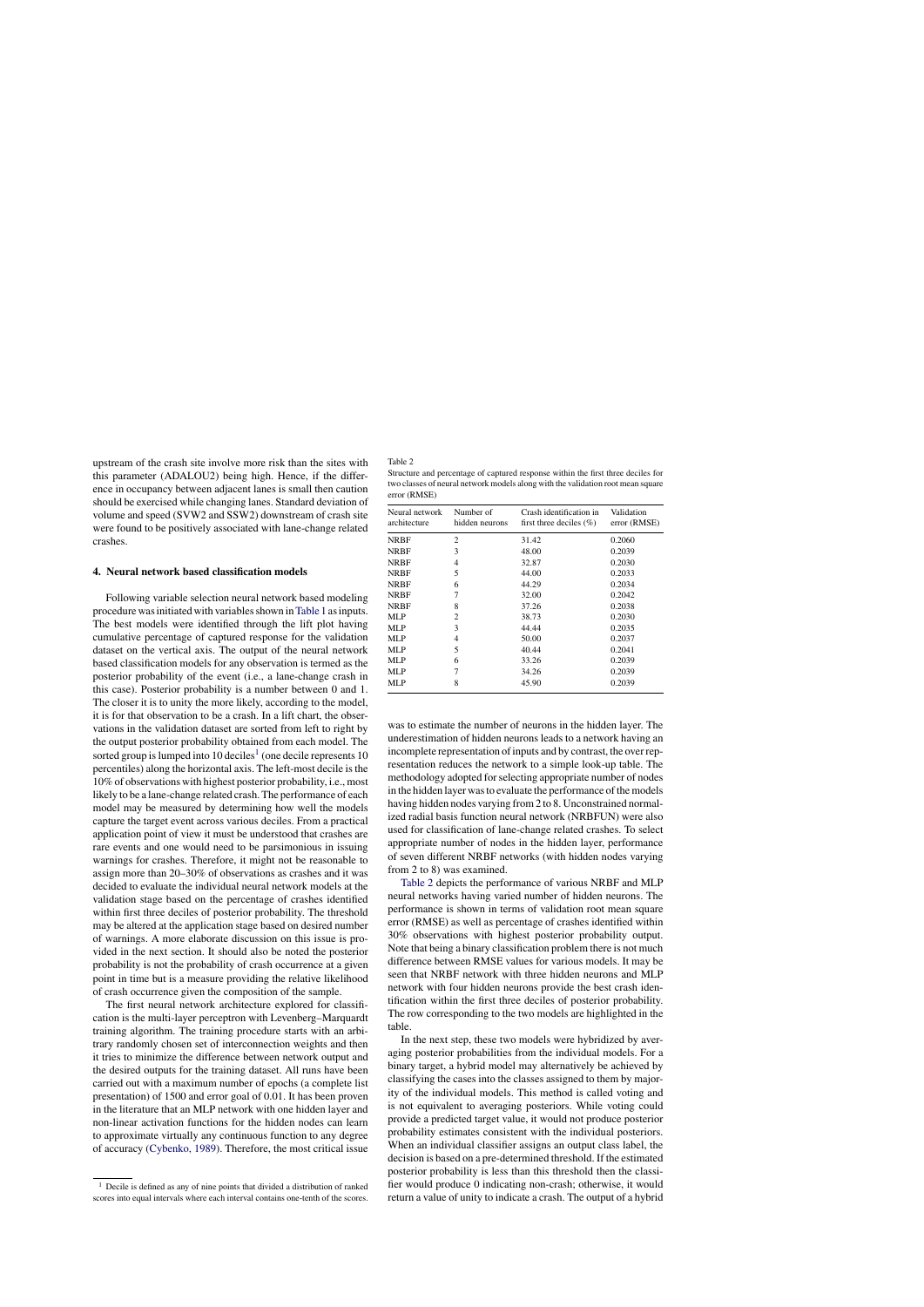<span id="page-10-0"></span>

Fig. 3. Percentage of captured response lift plot for the best models belonging to different modeling techniques along with the hybrid model.

classifier, according to the voting method, would be based on the majority of class labels from multiple classifiers. In that case, observations assigned as crash according to the "majority-rule" hybrid classifier cannot be compared amongst each other. In other words, there would be no way to judge which pattern is *more* crash prone among all the patterns that are identified as potential crashes. However, if the hybrid model is estimated by averaging the posterior probabilities, it is still possible to rank the observations in the validation dataset to create lift plots. It will in turn help in evaluating the performance of the hybrid model vis-à-vis the individual models.

In fact, for the present research problem, a significant improvement in crash identification was achieved through the hybrid model created by averaging the outputs from the best MLP and NRBF models. Fig. 3 shows the lift plot for the two individual models (NRBF-3 and MLP-4) highlighted in [Table 2](#page-9-0)  along with the hybrid model. The curve shows the percentage of the lane-change crashes in the validation dataset captured within various deciles of posterior probability by each model on y-axis. On the x-axis the percentiles are shown at equal intervals of 10. Fig. 3 also demonstrates '*performance*' of a random baseline model which represents the expected percentage of crashes identified in the validation sample if one randomly assigns validation dataset observations as crash and non-crash. A model can be assessed by examining the separation of its corresponding lift curve from the random baseline curve. It may be seen that in the first half (up to 50 percentiles) the lift curve for the hybrid model remains consistently above the curves for the best individual models.

The performance of the best individual models, the hybrid model, and the baseline model is summarized in Table 3. The performance is measured in terms of the percentages of crashes identified at various deciles (1–5). The percentage of crashes 'identified' by the baseline model is equal to the corresponding percentile values. For the other three models (MLP-4, NRBF-3, and the hybrid model) the table shows the percentage of crashes identified at the five deciles along with the differential of these percentages vis-à-vis the baseline model in the parentheses.

It may be seen from Table 3 that the hybrid model identifies 57, 70, and 77% crashes in the validation dataset, respectively, at 30, 40, and 50 percentiles. As we increase the percentage of observations declared as crash, the crash identification will obvi-

Table 3 Performance of the classification models over the validation dataset

| Percentiles of<br>posterior probability | the validation dataset | Percentage of crashes identified in |            |            |
|-----------------------------------------|------------------------|-------------------------------------|------------|------------|
|                                         | Baseline<br>model      | Hybrid<br>model                     | NRBF-3     | $MI.P-4$   |
| 10                                      | 10                     | $20 (+10)$                          | $11 (+01)$ | $22 (+12)$ |
| 20                                      | 20                     | $42 (+22)$                          | $24 (+04)$ | $36 (+16)$ |
| 30                                      | 30                     | $57 (+27)$                          | $48 (+18)$ | $50 (+20)$ |
| 40                                      | 40                     | $70 (+30)$                          | $66 (+26)$ | $59(+19)$  |
| 50                                      | 50                     | $77(+27)$                           | $72 (+22)$ | $68 (+18)$ |

The margin in the parentheses shows the differential between crashes identified by the corresponding model and the baseline model.

ously improve but the percentage of non-crash cases correctly identified would decrease. Hence, there is a trade-off involved since as we declare more patterns as crashes we also increase the 'false alarms'. Also, note that the performance of the hybrid model created by combining the outputs of the best individual models is much better than that of the best individual models. The comparison of the performance of the hybrid model with that of the baseline model suggests that the hybrid model is in fact capable of identifying conditions prone to lane-change related crashes.

The performance of the hybrid model in terms of a traditional classification table is depicted in Table 4. It shows that if the 30 percentile posterior probability value is used as the threshold to separate crashes from non-crash cases, 30% of 1145 (=1096 + 49) validation dataset observations, i.e., 344 observations, will be classified as crashes. Hence, according to the hybrid model, more than 57% of the crashes (i.e., 28 of 49) will be identified by declaring 344 patterns as crash. Among the rest 801 (=1145 – 344) observations, there will be 21 missed crashes and 780 non-crash cases which are correctly identified. It translates into about 71.17% (780 of 1096) non-crashes correctly identified. Therefore, the model achieves more than 71% classification accuracy over non-crash cases and 57% accuracy over crash cases. The cells of Table 4 depicting these percentages are highlighted in Table 4.

Table 4

Classification performance of the hybrid mode over the validation dataset if 30 percentile posterior probability output is used as the threshold

|                  | Predicted         |       | Total  |
|------------------|-------------------|-------|--------|
|                  | $\theta$          | 1     |        |
| Actual           |                   |       |        |
| $\boldsymbol{0}$ | $Frequency = 780$ | 316   | 1096   |
|                  | Percent = $68.12$ | 27.60 |        |
|                  | Row Pct = $71.17$ | 28.83 |        |
|                  | Col Pct = $97.38$ | 91.86 |        |
| 1                | 21                | 28    | 49     |
|                  | 1.83              | 2.45  |        |
|                  | 42.86             | 57.14 |        |
|                  | 2.62              | 8.14  |        |
| Total            | 801               | 344   | 1145   |
|                  |                   |       | 100.00 |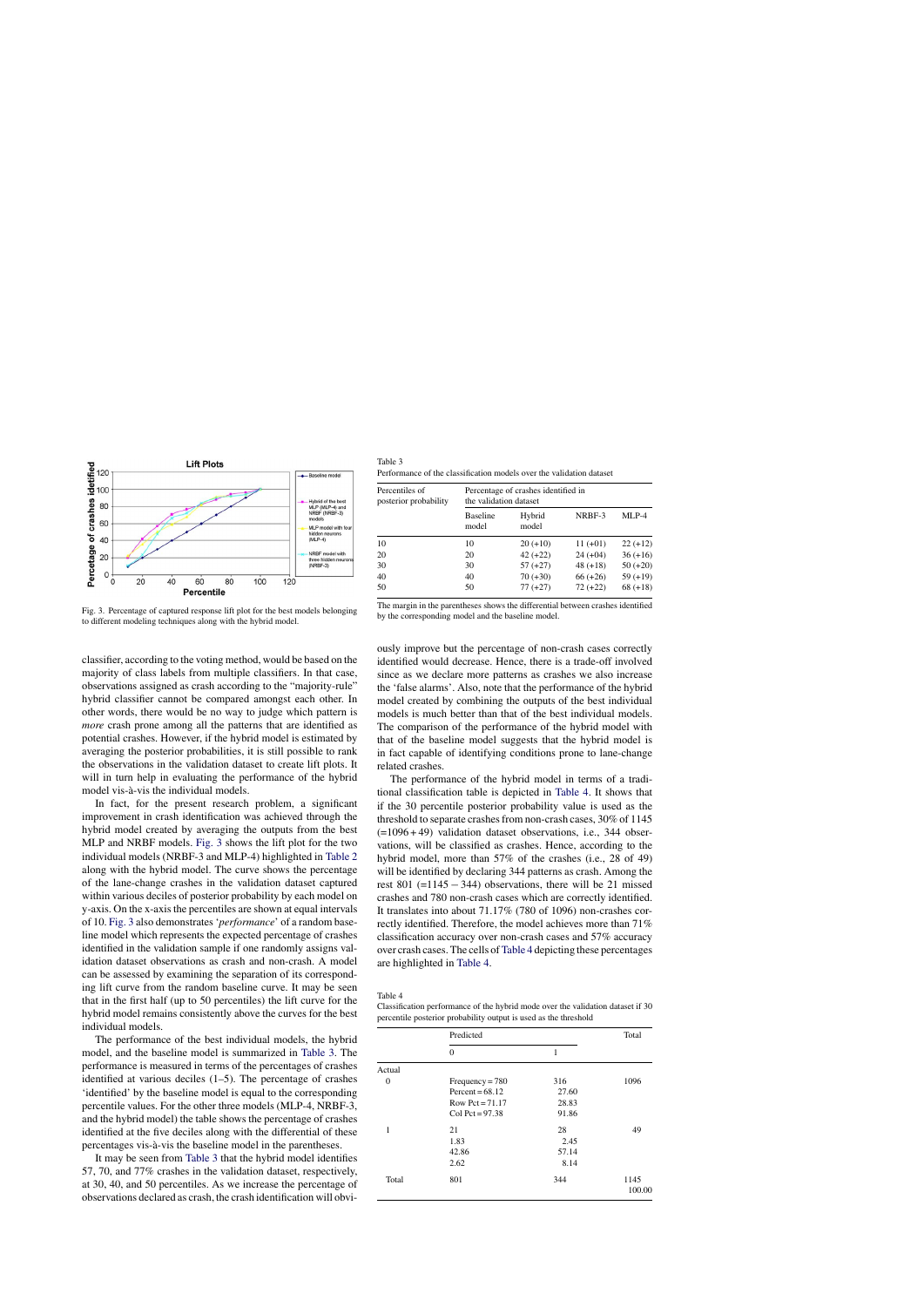# **5. Discussion of results**

The hybrid model utilized traffic parameters from the stations located immediately upstream and downstream of the historical crash locations as inputs. Therefore, it may be used to assess the crash risk between the sections of the freeway located between a pair of loop detector stations.

The formulation of the problem along with the solution approach adopted here is somewhat similar to incident detection. However, the objective of the analysis is to identify crash prone conditions, i.e., the conditions in which drivers are more likely to make errors resulting in lane-change related crashes, rather than pin point the occurrence of a crash. It allows for more flexibility since conditions prior to crashes (present research problem) are not as readily identifiable (possibly due to significant human factor involvement) as the conditions following the crashes (approach for incident detection). Crashes being such rare events, it is not possible to fully avoid the false alarms. As depicted in [Table 4,](#page-10-0) even the modest 30% positive decisions (resulting from using 30 percentile values as the threshold) would result in a significant number of 'false alarms'. One may bring it down to an extent by using a higher threshold (e.g., 20 percentile value for the posterior probability), it would still remain significant. Traffic parameters from time-slice 1, if used as inputs instead of the parameters from time-slice 2, are also expected to provide slight improvement. However, time-slice 1 being too close to time of the crash would leave absolutely no leverage in terms of time available to process, analyze and disseminate the information that may in turn be used to avoid crashes.

It should be noted that 'false alarms' are not as detrimental in the present application as they are in case of incident detection algorithms. In fact, the ultimate goal of this research would, or at least should be, to 'achieve' a 'false alarm' every time a crash warning is issued. The goal would be based on the expectation that with some form of proactive countermeasure or warnings to the motorists, potential crashes following the crash prone conditions may be avoided. Such countermeasures are obviously a matter of detailed investigation but even without the countermeasures it is neither improbable nor unacceptable to have these 'false alarms'. Crash prone traffic conditions, which could be identified by the hybrid model developed in this paper, would not always result in a crash occurrence even though a significant proportion of historical crashes did occur under those conditions. These conditions are worth warning the drivers and drivers need to be more attentive under such traffic conditions even if they may not culminate in a lane-change related crash every time.

The justification or inevitability of false alarm does not mean that an unlimited number of warnings could be issued; especially if the information based on the model output is being transferred to the drivers on the freeway. The reason for being judicious about the number of warnings would be to ensure that the drivers do not perceive the number of warnings to be "too many" and become immune to them. The whole notion of warnings and drivers' reaction to them are beyond the scope of the present work and require further investigation.

### **6. Concluding remarks**

A data mining based approach to identify potential lanechange related freeway crashes was presented in this paper. Based on the findings from [Lee et al. \(2006\) a](#page-12-0)nd an extensive review of crash reports, it was concluded that all sideswipe crashes and angle crashes on inner lanes of the freeway may be attributed to lane changing maneuvers. These crashes were referred to as lane-change related crashes and are analyzed in this study. Based on variable selection procedures based on random as well as within stratum matched data it was concluded that the location specific characteristics do not have a significant effect on occurrence of a lane-change related crash. Note that it does not imply that all locations on the freeway are expected to have similar frequency of these crashes. It means that if locations with certain geometric characteristics experience more lane-change related crashes, these occurrences are better correlated with the traffic conditions existing before these crashes than the geometric characteristics that might be causing the crash prone traffic conditions. It was also noticed that the intensity of lane changes, measured in terms of overall average flow ratio (OAFR), was not significant to separate crashes from non-crash cases. It is interesting because the OAFR was successfully used to classify lane-change related crashes from rear-end crashes by [Lee et al.](#page-12-0)  [\(2006\).](#page-12-0) 

The variables found significant in the final analysis were average speeds upstream and downstream of the crash site. Average differences between adjacent lane occupancies upstream of the crash site (ADALOU2) along with standard deviation of volume and speed (SVW2 and SSW2) downstream were also found to be associated with lane-change related crashes. These variables (shown in [Table 1\)](#page-8-0) were used as inputs to classification models based on two neural network architectures (MLP and NRBF). It was found that the MLP model with four and NRBF model with three hidden neurons were the single best models in their respective classes. The hybrid model created by combining these two models bettered the performance of individual models in terms of crash identification over the validation dataset. This model is recommended to assess the risk of a lane-change crash between two loop detector stations on the freeway. It should be mentioned that even though only the models using data from time-slice 2 (5–10 min before the crash) are described here, models using data from time-slice 3 to 4 were also attempted but as expected they did not achieve the performance comparable to the models described. Also, time-slice 1 traffic parameters might have produced slightly better results, but being too close to actual time of crash they cannot be used in a real-time application due to practical considerations.

Through an online application of the final hybrid model the risk of a lane-change related crash may be continuously estimated between any two loop detector stations provided the data from all three lanes are available at those stations. Based on the measure of risk, i.e., the posterior probability output from the model, decision can be made about warning the motorists on the freeway. A reasonable number of warnings based on the hybrid model output can potentially play a critical role in proactive traffic management. These warnings may be issued to the